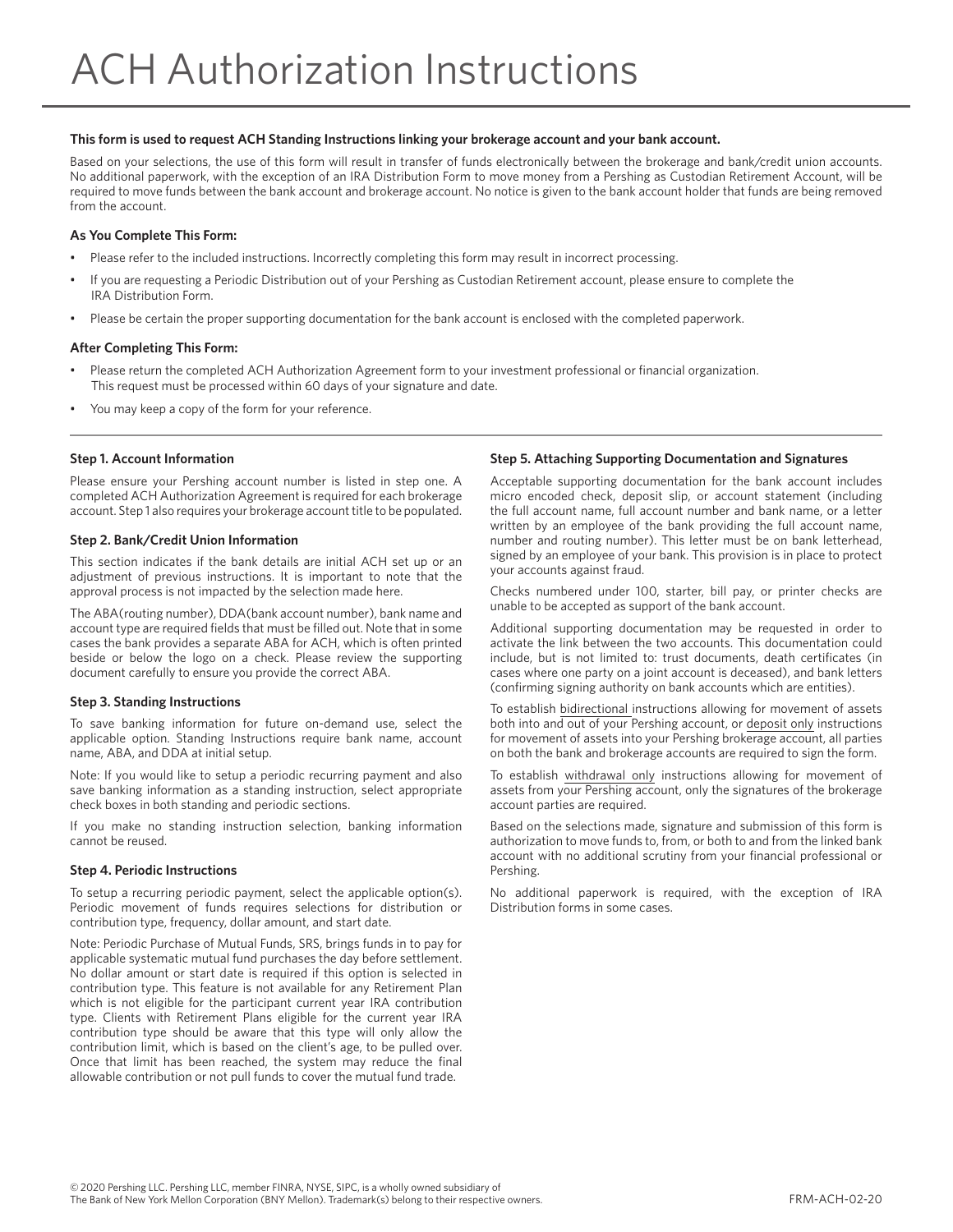**Please complete the following fields to begin the electronic transfer of funds between your brokerage account and your bank/credit union account. You may begin depositing funds into your brokerage account from your bank/credit union account or send payments to your bank/ credit union account from your brokerage account. All transactions are processed through the Automated Clearing House ("ACH") system.**

| <b>STEP 1. ACCOUNT INFORMATION</b> |  |
|------------------------------------|--|
|                                    |  |

Brokerage Account Number Brokerage Account Holder's Name(s)

# **STEP 2. BANK/CREDIT UNION ACCOUNT INFORMATION**

 $\overline{\phantom{a}}$  Set up new instructions.

|  |  |  | Replace existing instructions. |
|--|--|--|--------------------------------|
|--|--|--|--------------------------------|

| ABA Number                                              | DDA Number |                 |  |
|---------------------------------------------------------|------------|-----------------|--|
| Bank/Credit Union Name                                  |            |                 |  |
|                                                         |            |                 |  |
| City                                                    | State      | Zip/Postal Code |  |
| Account Type: □ Checking<br><b>Savings</b><br>$\sim 10$ |            |                 |  |

# **STEP 3. STANDING INSTRUCTIONS**

Save this instruction for future on-demand use.

 $\Box$  Standing Instruction — into and out of your brokerage

 $\Box$  Standing Instruction  $-$  into your brokerage account only (Deposit)

Standing Instruction — out of your brokerage account only (Withdrawal)

If you would like to set up a periodic recurring payment and also save banking information as a standing instruction, select appropriate check boxes in both standing and periodic sections.

If you make no standing instruction selection, banking information cannot be used for other payments outside the periodic payment request.

# **STEP 4. PERIODIC INSTRUCTIONS**

## **Distribution Type**

A distribution form is required for distributions from retirement accounts where pershing is the custodian.

 $\Box$  Periodic distributions from your brokerage account to your bank account (Pay Principal)

Income distributions from your brokerage account to your bank account (Pay Income)

## **Contribution Type**

 $\Box$  Periodic purchase of mutual funds (SRS). ACH is contingent upon the execution of periodic mutual fund purchases.

 $\Box$  Periodic deposits into your brokerage account.

# *For applicable Pershing retirement accounts only:*

**Participant current year** 

- Employee deferral current year
- **Employee deferral prior year** 
	-
- Employer prior year
- Employer matching current year
- $\Box$  Employer matching prior year

Employer current year

- 
- Qualified matching

Qualified non-elective

Voluntary after tax

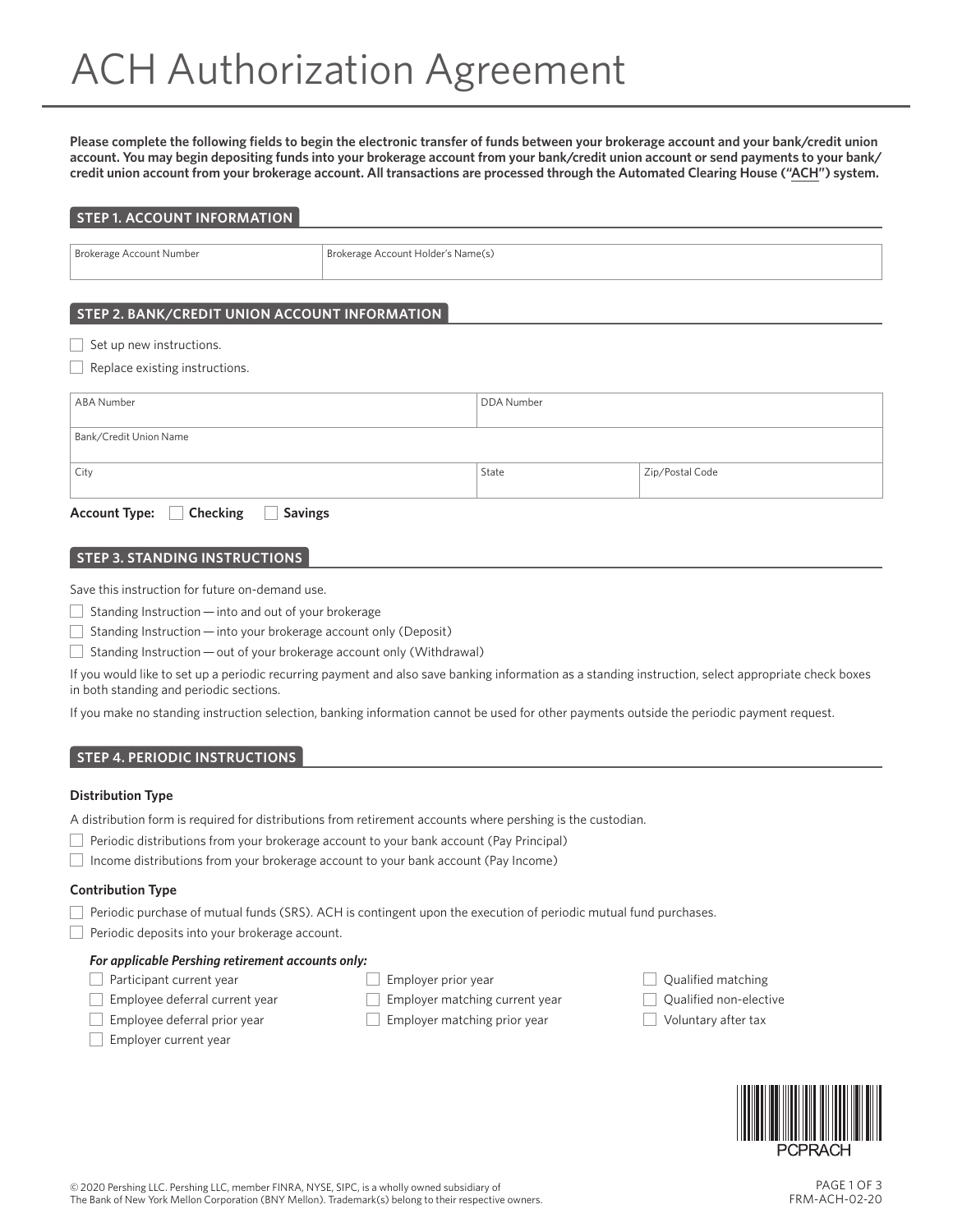## **Frequency**

- Monthly – Occurs every month
- Semi-monthly Occurs twice a month
- Bi-monthly – Occurs every other month
- Quarterly Occurs every 3 months
- Semi-annually Occurs twice a year
- $\Box$  Annually Occurs once a year

# **Amount for Periodic Deposits and Principal Distributions**

| Dollar Amount (leave blank for Income Distributions or Required Minimum Distribution) | -Start Date |
|---------------------------------------------------------------------------------------|-------------|
|                                                                                       |             |

# **Voided Check**

Attach an original or copy of a voided check here.

| Jane Doe<br>123 Anywhere Street<br>Anytown, NY                                            | 101 |
|-------------------------------------------------------------------------------------------|-----|
| \$<br>Dollars                                                                             |     |
| MY BANK USA<br>Memo                                                                       |     |
| : 123456789  :   12345678910    '<br>0101                                                 |     |
| <b>Check Number</b><br><b>Bank Routing</b><br><b>Checking Account</b><br>Numher<br>Number |     |

We cannot accept starter checks or counter checks (or check numbers below 100).

If a voided check is not available, please attach a MICR-encoded deposit slip or bank statement that includes full bank name, full account name and full account number, or a letter from the bank, on letterhead and signed by a bank employee, confirming the bank account ownership, number and routing information.

For business (e.g., corporations, limited liability companies, partnerships, etc.) and trust accounts, separate supporting documentation confirming the signature authority for both the brokerage and bank accounts are required (for bi-directional and deposit setups).

*This space intentionally left blank.*